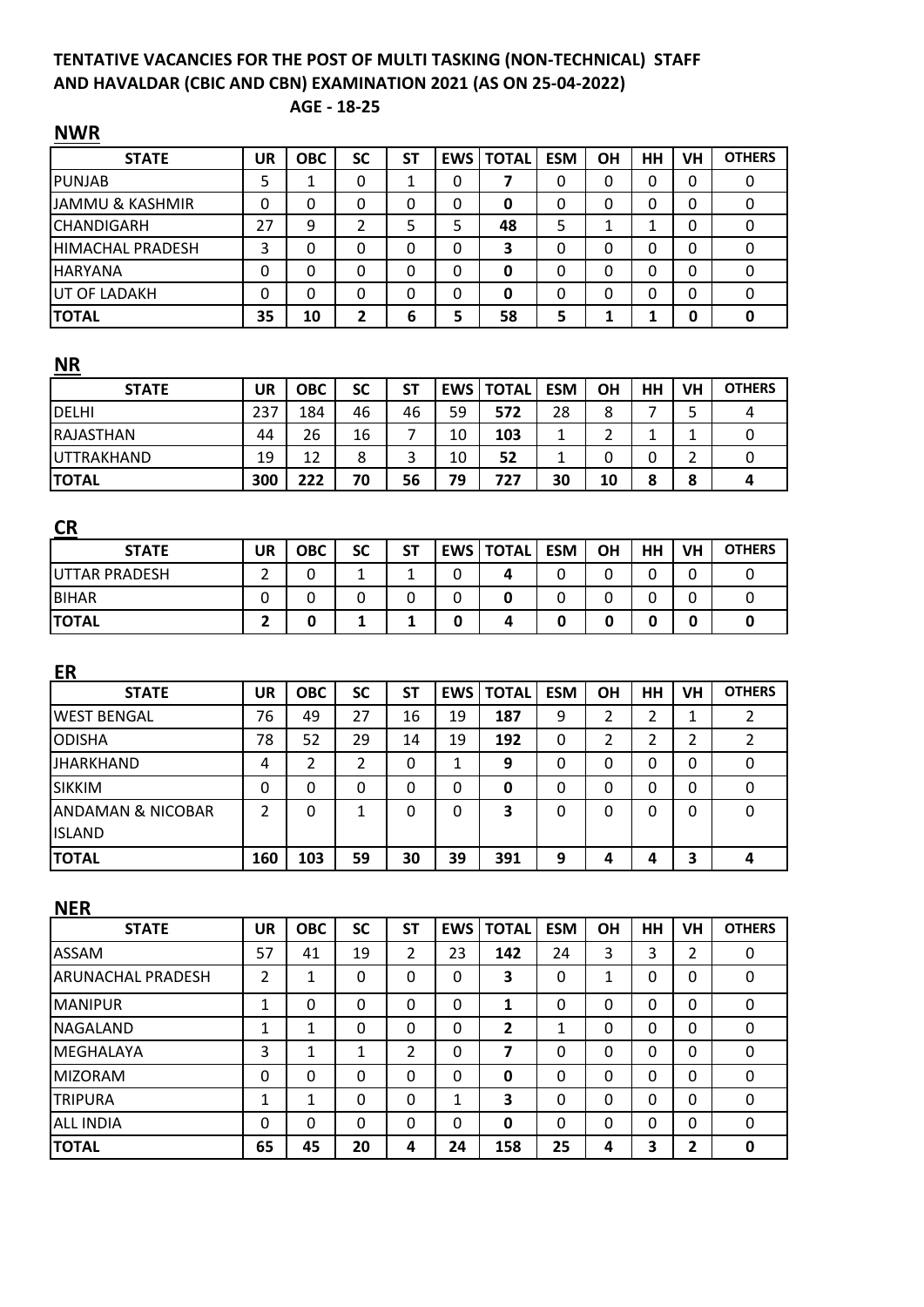### **MPR**

| <b>STATE</b>          | UR  | ОВС | SC | <b>ST</b> |    | <b>EWS   TOTAL</b> | <b>ESM</b> | ΟH | HH | VH | <b>OTHERS</b> |
|-----------------------|-----|-----|----|-----------|----|--------------------|------------|----|----|----|---------------|
| <b>MADHYA PRADESH</b> | 111 | 66  | 49 | 25        | 35 | 286                | 9          | 4  |    | ⌒  |               |
| <b>CHHATTISGARH</b>   | o   | ь   | 4  |           | a  | 28                 |            |    |    | 0  |               |
| <b>TOTAL</b>          | 119 | フつ  | 53 | 26        | 44 | 314                | 10         | 4  |    |    |               |

#### **WR**

| <b>STATE</b>               | UR  | <b>OBC</b> | <b>SC</b> | <b>ST</b> | EWS I | <b>TOTAL</b> | <b>ESM</b> | ΟH | HН | VH | <b>OTHERS</b> |
|----------------------------|-----|------------|-----------|-----------|-------|--------------|------------|----|----|----|---------------|
| IMAHARASHTA                | 204 | 109        | 44        | 33        | 36    | 426          | 20         |    |    | 3  |               |
| IGUJRAT                    | 89  | 57         | 20        | 14        | 22    | 202          |            |    |    |    |               |
| GOA                        | 9   | 6          | 4         |           |       | 23           | 0          |    |    |    |               |
| DADRA AND NAGAR HAVELI AND |     |            |           |           |       |              |            |    |    |    |               |
| <b>DAMAN AND DIU</b>       | 0   | 0          | 0         | 0         | 0     | 0            | 0          |    |    | 0  |               |
| <b>TOTAL</b>               | 302 | 172        | 68        | 49        | 60    | 651          | 27         |    | b  |    |               |

| <b>SR</b>             |           |            |           |           |    |                    |            |           |    |          |               |
|-----------------------|-----------|------------|-----------|-----------|----|--------------------|------------|-----------|----|----------|---------------|
| <b>STATE</b>          | <b>UR</b> | <b>OBC</b> | <b>SC</b> | <b>ST</b> |    | <b>EWS   TOTAL</b> | <b>ESM</b> | <b>OH</b> | HH | VH       | <b>OTHERS</b> |
| All India             | 0         | 0          | 0         | 0         | 0  | 0                  | 0          | 0         | 0  | 0        | 0             |
| <b>ANDHRA PRADESH</b> | 27        | 25         | 0         | 6         | 7  | 65                 | 6          | 1         | л  | 0        | 0             |
| <b>TELENGANA</b>      | 26        | 10         | 6         | 4         | 4  | 50                 | 5          | າ         | 0  | 1        |               |
| <b>TAMIL NADU</b>     | 196       | 113        | 78        | 6         | 44 | 437                | 43         | 4         | 3  | 3        | 4             |
| PUDUCHERRY            | 3         | 0          | 0         | 0         | 0  | 3                  | $\Omega$   | 0         | 0  | $\Omega$ | 0             |
| <b>TOTAL</b>          | 252       | 148        | 84        | 16        | 55 | 555                | 54         | 7         |    |          |               |

### **KKR**

| <b>STATE</b>      | UR  | ОВС | SC | SΤ |    | <b>EWS   TOTAL</b> | <b>ESM</b> | OH            | HH | VH | <b>OTHERS</b> |
|-------------------|-----|-----|----|----|----|--------------------|------------|---------------|----|----|---------------|
| KARNATAKA         | 93  | 53  | 36 | 15 | 21 | 218                | 1          | 2<br>ر        |    |    |               |
| KERALA            | 148 | 81  | 45 | 24 |    | 303                | 28         | л<br><b>.</b> |    | 4  |               |
| <b>LAKSHDWEEP</b> | 0   | 0   |    | 0  |    | 0                  |            | 0             |    |    |               |
| <b>TOTAL</b>      | 241 | 134 | 81 | 39 | 26 | 521                | 29         | Δ             |    |    |               |

### **VACANCIES FOR THE POST OF MULTI-TASKING (NON-TECHNICAL) EXAMINATION - 2021 (REGION-WISE)**

| <b>REGION</b>   | <b>UR</b> | <b>OBC</b> | <b>SC</b> | <b>ST</b> | <b>EWS</b> | <b>TOTAL</b> | <b>ESM</b> | <b>OH</b> | HH | VH | <b>OTHERS</b> |
|-----------------|-----------|------------|-----------|-----------|------------|--------------|------------|-----------|----|----|---------------|
| <b>NWR</b>      | 35        | 10         | 2         | 6         | 5          | 58           | 5          | 1         | 1  | 0  | 0             |
| <b>NR</b>       | 300       | 222        | 70        | 56        | 79         | 727          | 30         | 10        | 8  | 8  | 4             |
| <b>CR</b>       | 2         | 0          | 1         | 1         | 0          | 4            | 0          | 0         | 0  | 0  | $\mathbf 0$   |
| ER <sup>1</sup> | 160       | 103        | 59        | 30        | 39         | 391          | 9          | 4         | 4  | 3  | 4             |
| <b>NER</b>      | 65        | 45         | 20        | 4         | 24         | 158          | 25         | 4         | 3  | 2  | 0             |
| <b>MPR</b>      | 119       | 72         | 53        | 26        | 44         | 314          | 10         | 4         | 4  | 3  | 4             |
| WR              | 302       | 172        | 68        | 49        | 60         | 651          | 27         | 7         | 6  | 5  | 3             |
| <b>SR</b>       | 252       | 148        | 84        | 16        | 55         | 555          | 54         | 7         | 4  | 4  | 4             |
| <b>KKR</b>      | 241       | 134        | 81        | 39        | 26         | 521          | 29         | 4         | 5  | 7  | 3             |
| <b>TOTAL</b>    | 1476      | 906        | 438       | 227       | 332        | 3379         | 189        | 41        | 35 | 32 | 22            |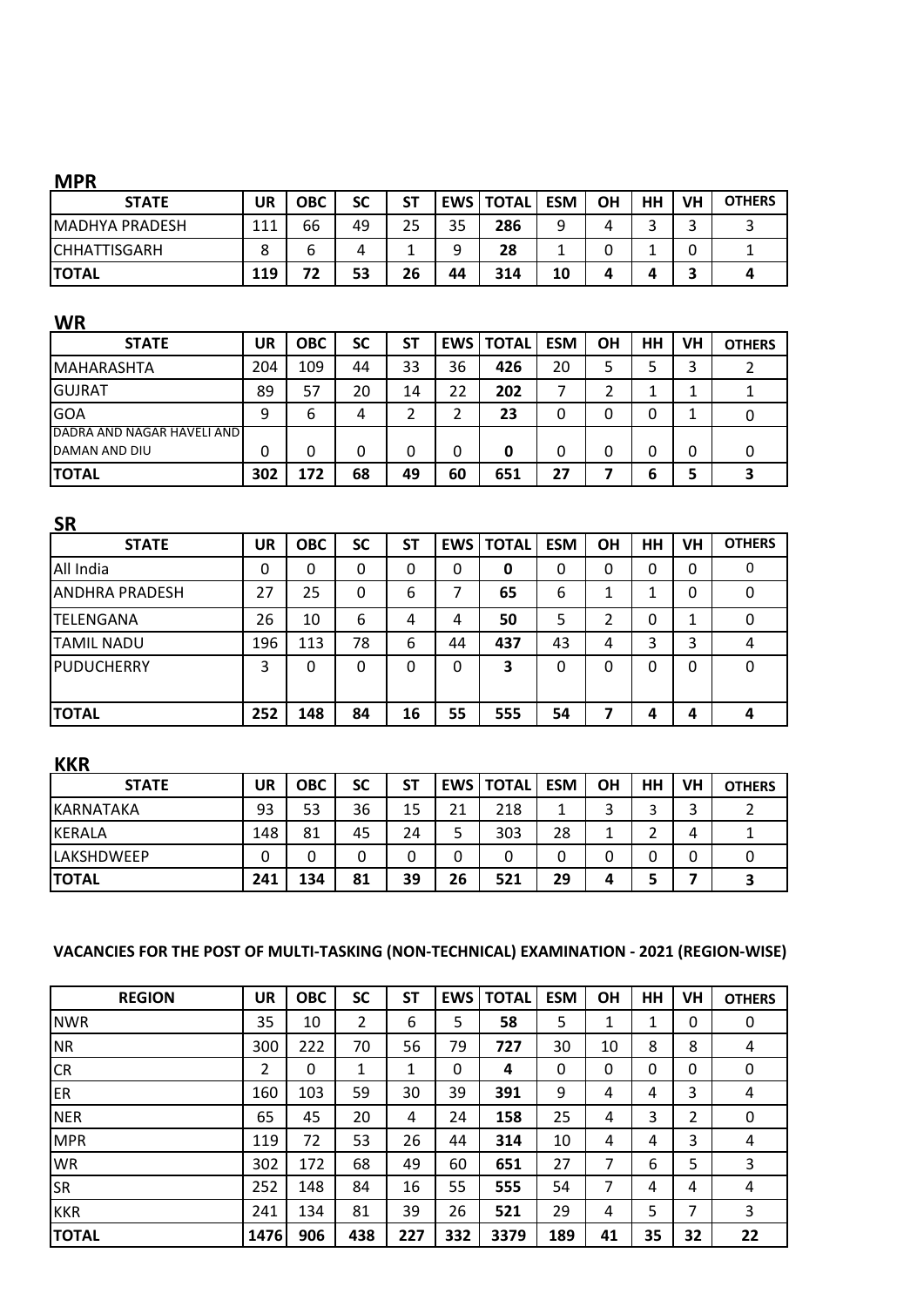# **TENTATIVE VACANCIES FOR THE POST OF MULTI TASKING (NON-TECHNICAL) STAFF AND HAVALDAR (CBIC AND CBN) EXAMINATION 2021 (AS ON 25-04-2022)**

**AGE - 18-27**

| <b>NWR</b>                   |                |              |                |              |            |                |              |                |             |              |               |
|------------------------------|----------------|--------------|----------------|--------------|------------|----------------|--------------|----------------|-------------|--------------|---------------|
| <b>STATE</b>                 | <b>UR</b>      | ОВС          | <b>SC</b>      | <b>ST</b>    | <b>EWS</b> | <b>TOTAL</b>   | <b>ESM</b>   | OH             | HH          | <b>VH</b>    | <b>OTHERS</b> |
| <b>PUNJAB</b>                | 0              | 0            | 0              | 0            | 0          | 0              | 0            | 0              | 0           | 0            | 0             |
| <b>JAMMU &amp; KASHMIR</b>   | 0              | 0            | 0              | 0            | 0          | 0              | 0            | 0              | 0           | 0            | 0             |
| CHANDIGARH                   | 0              | 0            | 0              | 0            | 0          | 0              | 0            | 0              | 0           | 0            | 0             |
| HIMACHAL PRADESH             | 0              | 0            | 0              | 0            | 0          | 0              | 0            | 0              | 0           | 0            | 0             |
| HARYANA                      | 0              | 0            | 0              | 0            | 0          | 0              | 0            | 0              | 0           | 0            | 0             |
| UT OF LADAKH                 | 0              | 0            | 0              | 0            | 0          | 0              | 0            | 0              | 0           | 0            | 0             |
| <b>TOTAL</b>                 | 0              | 0            | 0              | 0            | 0          | 0              | 0            | 0              | $\mathbf 0$ | 0            | 0             |
| <b>NR</b>                    |                |              |                |              |            |                |              |                |             |              |               |
| <b>STATE</b>                 | <b>UR</b>      | <b>OBC</b>   | <b>SC</b>      | <b>ST</b>    | <b>EWS</b> | <b>TOTAL</b>   | <b>ESM</b>   | OH             | <b>HH</b>   | VH           | <b>OTHERS</b> |
| <b>DELHI</b>                 | 57             | 65           | $\mathbf{1}$   | 11           | 21         | 155            | 7            | $\mathbf{1}$   | 0           | $\mathbf{1}$ | 1             |
| RAJASTHAN                    | 3              | 1            | 1              | 0            | 0          | 5              | 0            | 0              | 0           | 0            | 0             |
| UTTRAKHAND                   | 0              | 0            | 0              | 0            | 0          | 0              | 0            | 0              | 0           | 0            | 0             |
| <b>TOTAL</b>                 | 60             | 66           | 2              | 11           | 21         | 160            | 7            | 1              | 0           | 1            | 1             |
| <b>CR</b>                    |                |              |                |              |            |                |              |                |             |              |               |
| <b>STATE</b>                 | <b>UR</b>      | <b>OBC</b>   | <b>SC</b>      | <b>ST</b>    | <b>EWS</b> | <b>TOTAL</b>   | <b>ESM</b>   | <b>OH</b>      | <b>HH</b>   | VH           | <b>OTHERS</b> |
| <b>UTTAR PRADESH</b>         | 0              | 0            | 0              | 0            | 0          | 0              | 0            | 0              | 0           | 0            | 0             |
| <b>BIHAR</b>                 | 0              | 0            | 0              | 0            | 0          | 0              | 0            | 0              | 0           | 0            | 0             |
| <b>TOTAL</b>                 | 0              | 0            | 0              | 0            | 0          | 0              | 0            | 0              | 0           | 0            | 0             |
|                              |                |              |                |              |            |                |              |                |             |              |               |
| ER                           |                |              |                |              |            |                |              |                |             |              |               |
| <b>STATE</b>                 | <b>UR</b>      | <b>OBC</b>   | <b>SC</b>      | SΤ           | <b>EWS</b> | <b>TOTAL</b>   | <b>ESM</b>   | OH             | HH          | VH           | <b>OTHERS</b> |
| <b>WEST BENGAL</b>           | 2              | 0            | $\overline{2}$ | 0            | 0          | 4              | 0            | 0              | 0           | 0            | 0             |
| <b>ODISHA</b>                | $\mathbf{1}$   | 0            | 0              | $\mathbf{1}$ | 0          | $\overline{2}$ | 0            | 0              | 0           | 0            | 0             |
| JHARKHAND                    | 41             | 12           | 4              | 16           | 3          | 76             | 2            | $\overline{2}$ | 0           | 0            | 0             |
| <b>SIKKIM</b>                | 1              | 0            | 0              | 0            | 0          | 1              | 0            | 0              | 0           | 0            | 0             |
| <b>ANDAMAN &amp; NICOBAR</b> | 1              | 0            | 0              | 0            | 0          | 1              | 0            | 0              | 0           | 0            | 0             |
| <b>ISLAND</b>                |                |              |                |              |            |                |              |                |             |              |               |
| <b>TOTAL</b>                 | 46             | 12           | 6              | 17           | 3          | 84             | 2            | $\overline{2}$ | 0           | 0            | 0             |
|                              |                |              |                |              |            |                |              |                |             |              |               |
| <b>NER</b>                   |                |              |                |              |            |                |              |                |             |              |               |
| <b>STATE</b>                 | <b>UR</b>      | <b>OBC</b>   | <b>SC</b>      | <b>ST</b>    | <b>EWS</b> | <b>TOTAL</b>   | <b>ESM</b>   | OH             | <b>HH</b>   | <b>VH</b>    | <b>OTHERS</b> |
| ASSAM                        | 0              | $\mathbf{1}$ | 0              | 0            | 0          | 1              | 0            | $\mathbf 0$    | $\mathbf 0$ | 0            | 0             |
| <b>ARUNACHAL PRADESH</b>     | 0              | 0            | 0              | 0            | 0          | 0              | 0            | 0              | $\mathbf 0$ | 0            | $\mathbf 0$   |
| <b>MANIPUR</b>               | 0              | 0            | 0              | 0            | 0          | 0              | 0            | 0              | 0           | 0            | 0             |
| <b>NAGALAND</b>              | 0              | 0            | 0              | 0            | 0          | 0              | 0            | 0              | 0           | 0            | 0             |
| MEGHALAYA                    | 0              | 0            | 0              | 0            | 0          | 0              | 0            | 0              | 0           | 0            | 0             |
| <b>MIZORAM</b>               | 0              | 0            | 0              | 0            | 0          | 0              | 0            | 0              | 0           | 0            | 0             |
| <b>TRIPURA</b>               | 0              | 0            | 0              | 0            | 0          | 0              | 0            | 0              | 0           | 0            | 0             |
|                              | 0              | 0            | 0              | 0            | 0          | 0              | 0            | 0              | 0           | $\mathbf 0$  | 0             |
| ALL INDIA<br><b>TOTAL</b>    | 0              | $\mathbf{1}$ | $\mathbf 0$    | 0            | 0          | 1              | 0            | 0              | 0           | $\mathbf 0$  | 0             |
|                              |                |              |                |              |            |                |              |                |             |              |               |
| <b>MPR</b>                   |                |              |                |              |            |                |              |                |             |              |               |
| <b>STATE</b>                 | <b>UR</b>      | <b>OBC</b>   | <b>SC</b>      | <b>ST</b>    | <b>EWS</b> | <b>TOTAL</b>   | <b>ESM</b>   | OH             | HH          | VH           | <b>OTHERS</b> |
| MADHYA PRADESH               | $\overline{7}$ | 3            | $\overline{2}$ | $\mathbf{1}$ | 0          | 13             | 1            | $\mathbf 0$    | 0           | 0            | 0             |
| <b>CHHATTISGARH</b>          | 0              | $\mathbf{1}$ | 0              | 0            | 0          | 1              | 0            | 0              | 0           | 0            | 0             |
| <b>TOTAL</b>                 | 7              | 4            | $\mathbf{2}$   | $\mathbf{1}$ | 0          | 14             | $\mathbf{1}$ | 0              | 0           | 0            | 0             |

**TOTAL 7 4 2 1 0 14 1 0 0 0 0**